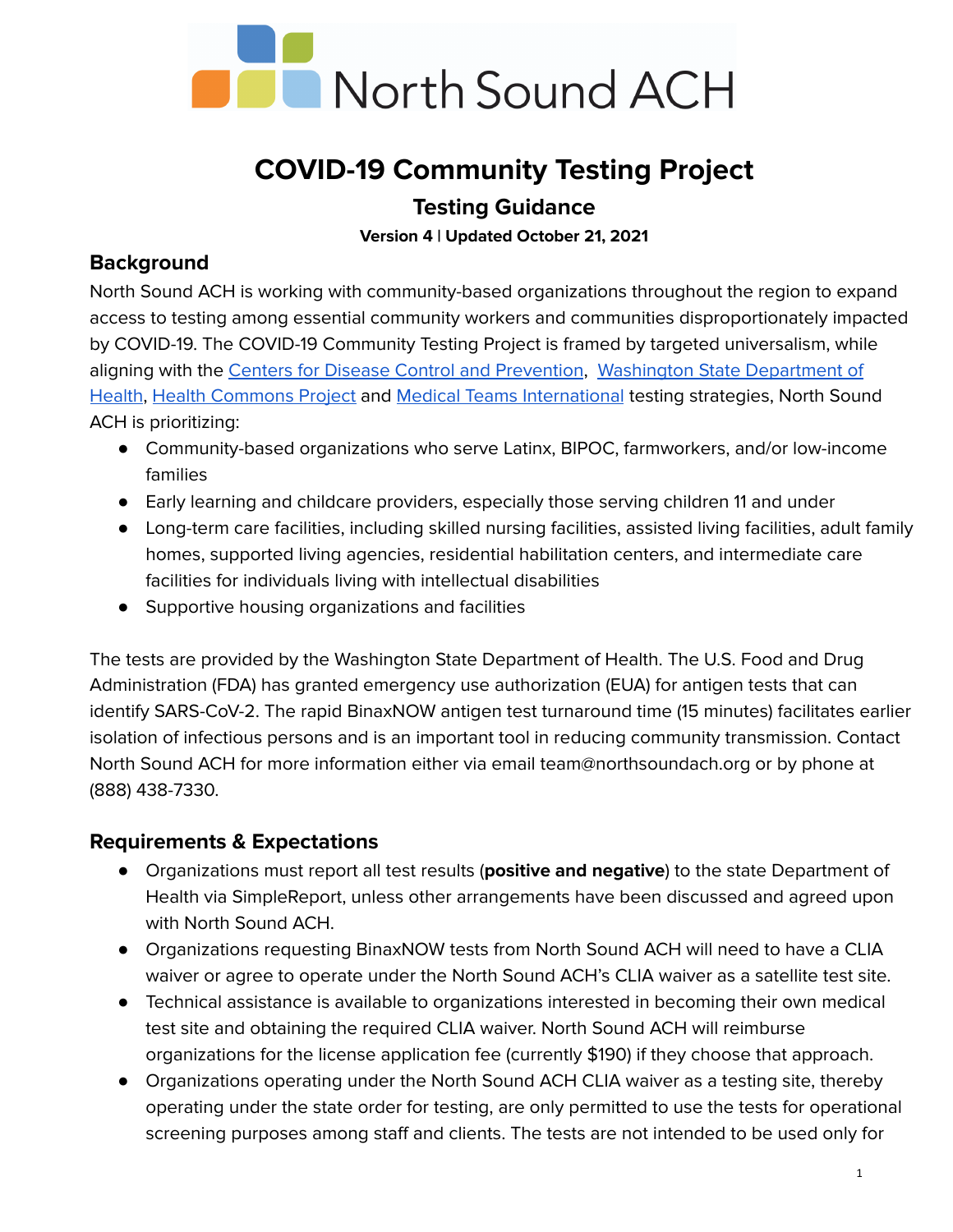COVID-19 unvaccinated individuals, travel related purposes, nor as a tool to bypass any existing state vaccine mandates. Failure to comply could jeopardize future testing support.

● Organizations are encouraged to develop an agency testing plan. Resources will be made available by North Sound ACH to assist organizations in developing those plans.

# **Testing Checklist for BinaxNOW COVID-19 Antigen Test**

# **Step 1: Determine your CLIA waiver approach**

#### **What is a CLIA waiver?**

A CLIA waiver (Clinical Laboratory Improvement Amendment) is a certification that allows a facility to legally examine a person through waived tests for the purpose of diagnosis, treatment, or prevention of disease. Waived tests are simple laboratory examinations and procedures, like a rapid antigen test, that have an insignificant risk of an erroneous result. The antigen tests provided by North Sound ACH and DOH require that any facility administering these tests obtain a CLIA waiver in order to legally perform the test. If you perform a test and do not have a CLIA certificate, you will be in violation of federal law.

### **Do I need my own CLIA waiver to provide COVID-19 Antigen Tests?**

All rapid antigen testing must be performed under a CLIA waiver. However, you have options:

- 1. You can operate under North Sound ACH's CLIA waiver as an ACH Testing Site
- 2. You can apply for your own CLIA waiver number

If you plan to use your test kits to bypass existing state vaccine mandates, or for travel testing requirements, you must apply for and use your own CLIA waiver.

# **Step 2: Apply for your CLIA waiver number (if necessary based on Step 1)**

#### **How to check if my organization has a CLIA waiver or not?**

To check if your organization has a CLIA waiver:

- 1. Go to DOH's [Credential](https://fortress.wa.gov/doh/facilitysearch/) Search for Health Facilities
- 2. Enter the name of your agency into the "Facility Name" field and click search

If you see the name of your agency, it means your district has a CLIA waiver already. You will still need to confirm that your CLIA waiver covers COVID-19 testing, as CLIA waivers can cover a wide variety of waived tests. The CLIA waiver should name the specific types of tests being administered by your agency.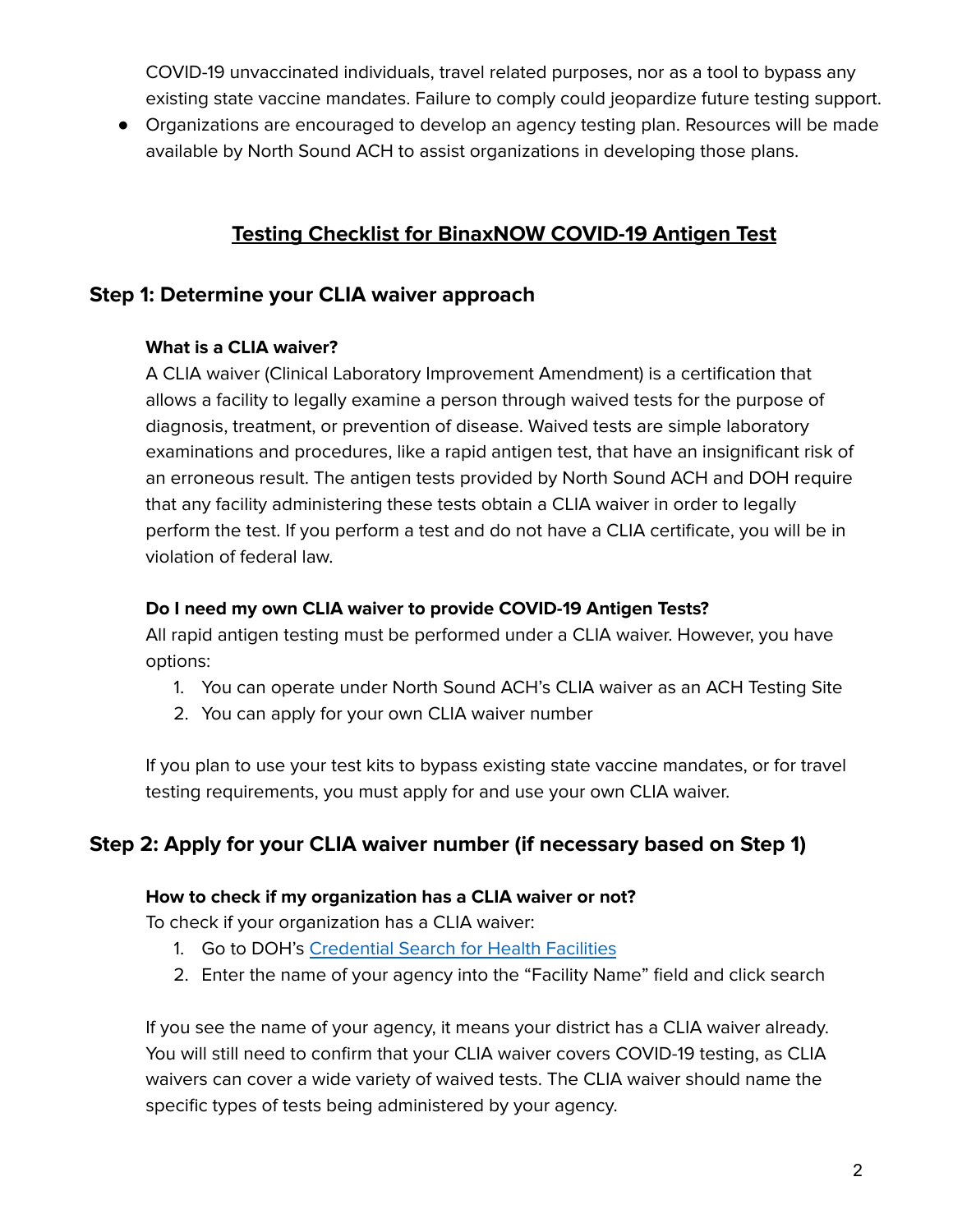If your agency has a CLIA waiver in place for COVID-19 testing, you do not need to apply for another waiver.

If your agency has a CLIA waiver for different kinds of testing, you can amend the CLIA waiver to include COVID-19 rapid antigen testing using DOH's Test Menu [Change](https://www.doh.wa.gov/Portals/1/Documents/Pubs/505088.pdf) Form.

### **What is the CLIA waiver application process?**

- 1. Print, fill out, and sign Washington's Medical Test Site [License/CLIA](https://www.doh.wa.gov/portals/1/Documents/Pubs/505038.pdf) Certificate of Waiver test site [application](https://www.doh.wa.gov/portals/1/Documents/Pubs/505038.pdf) packet
- 2. Submit a copy of the application via email to  $lqa@doh.wa.qov$  and [hsqafc@doh.wa.gov](mailto:hsqafc@doh.wa.gov)
- 3. To complete the application process, send the hard copy ink signed original application with payment to the address on the top left-hand corner of the application form. Include all 7 pages of the application, even pages left blank. With the completed application, also include the CLIA waiver fee of \$190 (check or money order).

CLIA application support can be directed to North Sound ACH at team@northsoundach.org.

### **What is the cost?**

CLIA waiver certificate cost is \$190. The fee received will cover the time period from the application date until the license expires in two years.

If you are a non-profit agency or government entity, your CLIA number will be applied at the organization level, and can cover the numerous locations your agency may operate at (e.g. multiple stations within a fire department). Just list these locations as additional testing sites on your application. There is no additional fee.

North Sound ACH will reimburse your agency for the \$190 application fee.

# **Step 3: Request BinaxNOW COVID-19 AG Card Tests**

**My organization does not have a CLIA number, plans to use North Sound ACH's CLIA number and will follow North Sound ACH's testing policy expectations and requirements:** Requests your tests from North Sound ACH's [Resource](https://forms.gle/BBDJDxJQPyi1SmFG9) Request Form.

**My organization does not have a CLIA number and plans to apply for our own CLIA number and design our own testing program:**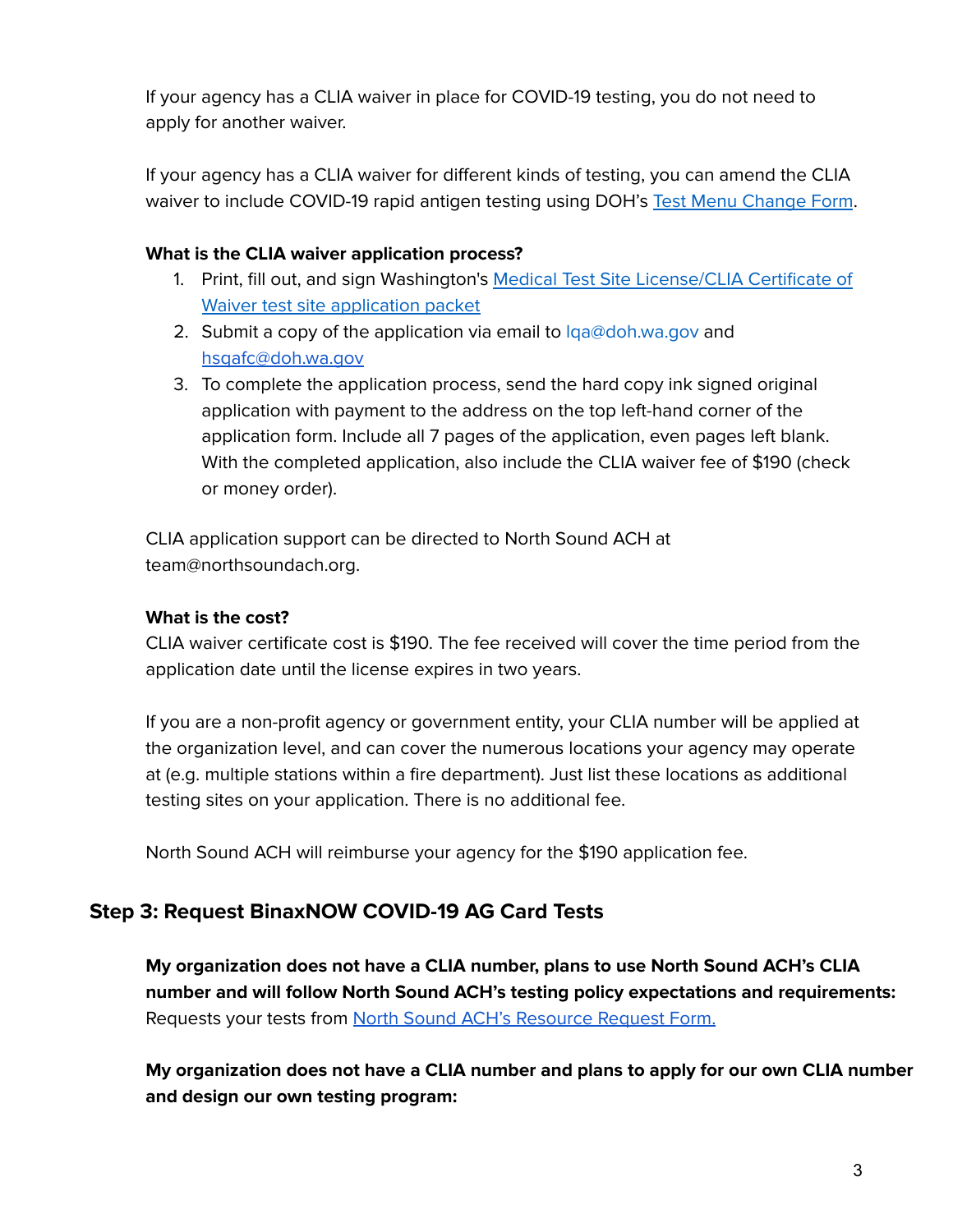First request your tests from North Sound ACH's [Resource](https://forms.gle/BBDJDxJQPyi1SmFG9) Request Form. Once you have submitted your CLIA application, you can order test kits from WADOH here: <https://app.smartsheet.com/b/publish?EQBCT=7fd800a357f24fb490226c26b6d313a3>

# **My organization has a CLIA number and is approved to perform COVID-19 tests and design our own testing program:**

Requests your tests from North Sound ACH's [Resource](https://forms.gle/BBDJDxJQPyi1SmFG9) Request Form. You can also request test kits from WADOH here[:](https://app.smartsheet.com/b/publish?EQBCT=7fd800a357f24fb490226c26b6d313a3) <https://app.smartsheet.com/b/publish?EQBCT=7fd800a357f24fb490226c26b6d313a3>

# **Step 4: Identify Test Site Supervisors & Watch BinaxNOW Training Videos**

### **What is a test site supervisor?**

BinaxNOW is a rapid antigen test that can be self-administered while under observation by a trained test supervisor/observer. This trained test supervisor needs to be 18 years or older, but does not need to be a healthcare professional. The key responsibilities of the test supervisor are to provide the test kit to the individual, observe the sample collection, run the test, and report the test results.

### **How are test site supervisors trained?**

- 1. Supervisors must watch training modules 1-4 on the **Abbott Lab's training [website](https://www.globalpointofcare.abbott/en/support/product-installation-training/navica-brand/navica-binaxnow-ag-training.html)**
- 2. Supervisors can also review the **BinaxNOW** [Instructions](https://www.fda.gov/media/141570/download) for Use document as an additional training resource
- 3. Supervisors should keep documentation of training completion. Your organization should consider how to keep and maintain these records.

## **What additional training resources are available?**

The CDC provides an overview of testing for COVID-19 and Interim Guidance for Antigen Testing for COVID-19.

Overview of Testing for [SARS-CoV-2](https://www.cdc.gov/coronavirus/2019-ncov/hcp/testing-overview.html) (COVID-19) Interim Guidance for Antigen Testing for [SARS-CoV-2](https://www.cdc.gov/coronavirus/2019-ncov/lab/resources/antigen-tests-guidelines.html#general-guidance)

# **Step 5: Perform Quality Control Procedure on BinaxNOW Test Kits**

#### **What should I do with test kits once they arrive?**

When you receive your test kits, the test site supervisor should perform a quality control test on one of the test cards. This ensures the test kit is working as anticipated and to demonstrate testing administrator competency before officially launching. If you have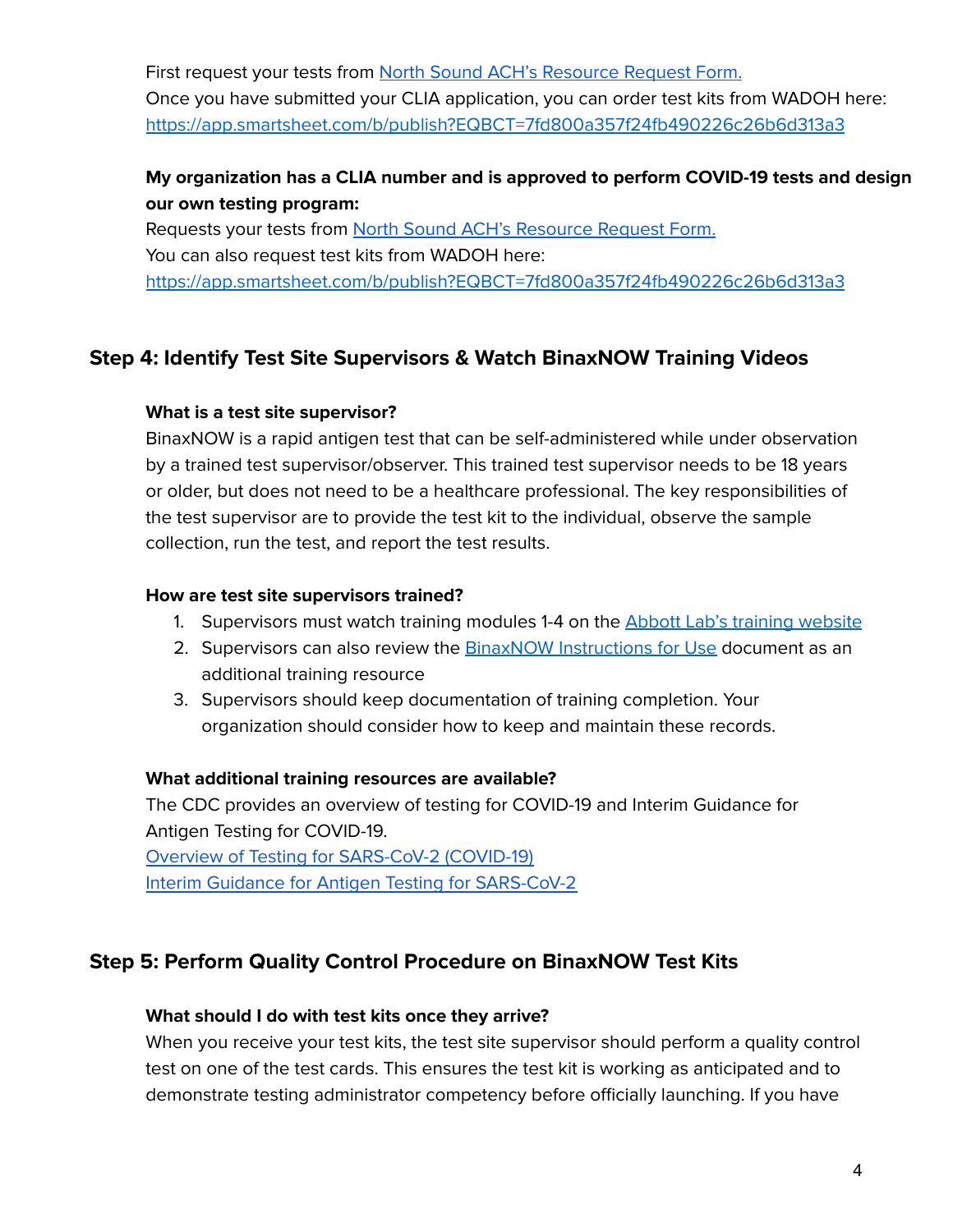more than one test site supervisor, we recommend coming together as a group to practice and perform quality control.

You can find quality control procedure instructions on the Abbott Lab's training [website](https://www.globalpointofcare.abbott/en/support/product-installation-training/navica-brand/navica-binaxnow-ag-training.html) (module 2).

#### **How should I store my BinaxNOW test kits?**

The BinaxNOW test kits should be stored between 35.6 and 86 degrees Fahrenheit. Ensure all test components are at room temperature before use.

#### **When will my test kits expire?**

Abbott extended the expiration dates for nearly all tests, please review their **[BinaxNOW](https://content.veeabb.com/1d09429b-8373-419f-8f1a-d28f9586863a/678e2269-44b7-4c6d-8fa9-0a55a40f30f7/678e2269-44b7-4c6d-8fa9-0a55a40f30f7_source__v.pdf)** [COVID-19](https://content.veeabb.com/1d09429b-8373-419f-8f1a-d28f9586863a/678e2269-44b7-4c6d-8fa9-0a55a40f30f7/678e2269-44b7-4c6d-8fa9-0a55a40f30f7_source__v.pdf) Ag Card Product Expiry Update for the new expiration dates. These are the test kit lot numbers with new expiration dates that North Sound ACH has distributed:

| <b>Lot Number</b> | <b>Original Expiry</b> | 12 Month Expiry    |
|-------------------|------------------------|--------------------|
| 126138            | March 10, 2021         | September 12, 2021 |
| 129360            | April 11, 2021         | October 11, 2021   |
| 130445            | April 21, 2021         | October 21, 2021   |
| 139575            | June 3, 2021           | December 3, 2021   |
| 137514            | June 11, 2021          | December 8, 2021   |
| 138917            | June 18, 2021          | December 18, 2021  |

# **Step 6: Personal Protective Equipment – Order or Organize what you need**

#### **What level of PPE should our test site supervisors wear?**

Whether testing is done indoors or outside, test administrators should wear proper PPE for testing, typically including a facemask, face shield, gown, and gloves.

#### **What level of PPE should our test takers wear?**

The person being tested should be wearing a mask prior to testing. They can remove it fully during specimen collection or you can ask them to lower it below their nose and continue to cover their mouth. The BinaxNOW test is a self-administered shallow nasal test. Although it is very easy to perform, sometimes it may tickle the test-taker who may sneeze.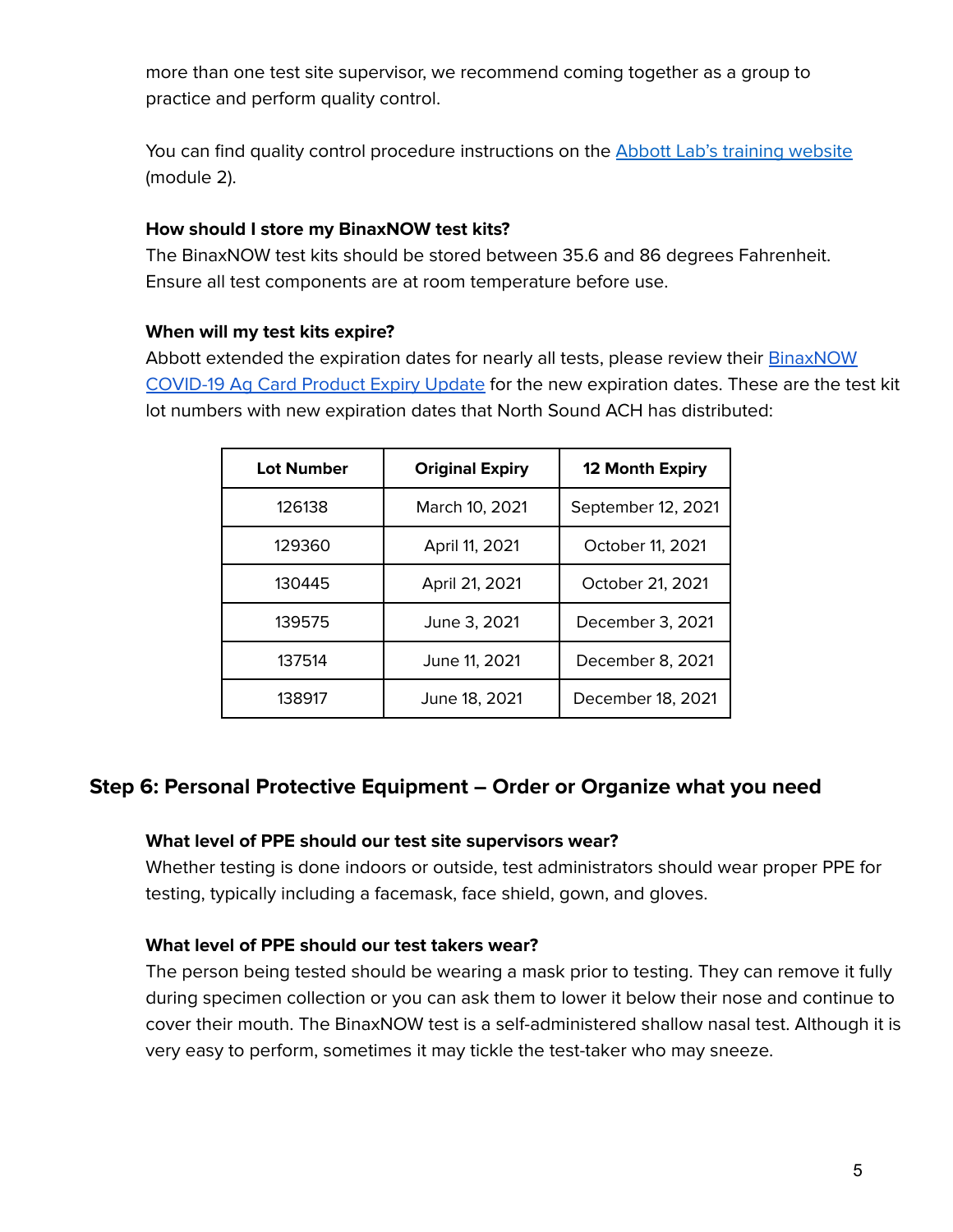If conducting the test outside, such as through a drive-up option, you can add an extra layer of protection by asking the driver to only roll their window down a couple of inches while you give them instructions and the swab to collect their sample. Do not pass them the test kit card as that must remain flat during processing.

### **How do we order more PPE?**

Organizations can request PPE from North Sound ACH's [Resource](https://forms.gle/BBDJDxJQPyi1SmFG9) Request Form and we will do our best to assist you.

# **Step 7: Develop a Testing/Screening Plan for your organization**

### **How often should we test our clients/employees/etc.?**

There are various recommendations which can differ based on community transmission rates, your organization and the level of exposure or contact you may have to COVID-19. Use these resources to help guide your decision-making:

- Guidance for Non-Health Care Businesses and [Organizations](https://www.doh.wa.gov/Portals/1/Documents/1600/coronavirus/420-350-NonHealthCareBusiness.pdf) during COVID-19
- Guidance for Daily COVID-19 Symptom [Screening](https://www.doh.wa.gov/Portals/1/Documents/1600/coronavirus/Employervisitorscreeningguidance.pdf) of Staff and Guests
- Antigen Testing in [Non-Healthcare](https://www.cdc.gov/coronavirus/2019-ncov/community/workplaces-businesses/antigen-testing.html) Settings: A tool to prevent the spread of [COVID-19](https://www.cdc.gov/coronavirus/2019-ncov/community/workplaces-businesses/antigen-testing.html)
- COVID-19 Critical [Infrastructure](https://www.cdc.gov/coronavirus/2019-ncov/community/critical-infrastructure-sectors.html) Sector Response Planning
- [Implementing](https://www.cdc.gov/coronavirus/2019-ncov/community/critical-workers/implementing-safety-practices.html) Safety Practices for Critical Infrastructure Workers Who May Have Had Exposure to a Person with [Suspected](https://www.cdc.gov/coronavirus/2019-ncov/community/critical-workers/implementing-safety-practices.html) or Confirmed COVID-19
- Testing Strategy for Coronavirus (COVID-19) in High-Density Critical [Infrastructure](https://www.cdc.gov/coronavirus/2019-ncov/community/worker-safety-support/hd-testing.html) [Workplaces](https://www.cdc.gov/coronavirus/2019-ncov/community/worker-safety-support/hd-testing.html) after a COVID-19 Case Is Identified
- [Long-Term](https://www.doh.wa.gov/Portals/1/Documents/1600/coronavirus/420-334-TestingLongTermCareFacilities.pdf) Care Facility Testing for Staff and Residents
- Testing [Guidelines](https://www.cdc.gov/coronavirus/2019-ncov/hcp/nursing-homes-testing.html) for Nursing Homes

## **What testing procedures are recommended for rapid antigen tests like BinaxNOW?**

There are two CDC recommended antigen testing [algorithms](https://www.cdc.gov/coronavirus/2019-ncov/lab/resources/antigen-tests-guidelines.html#previous) to accommodate two broad categories of use for antigen tests (rapid test) and how to determine when confirmatory testing (NAAT/PCR) is recommended.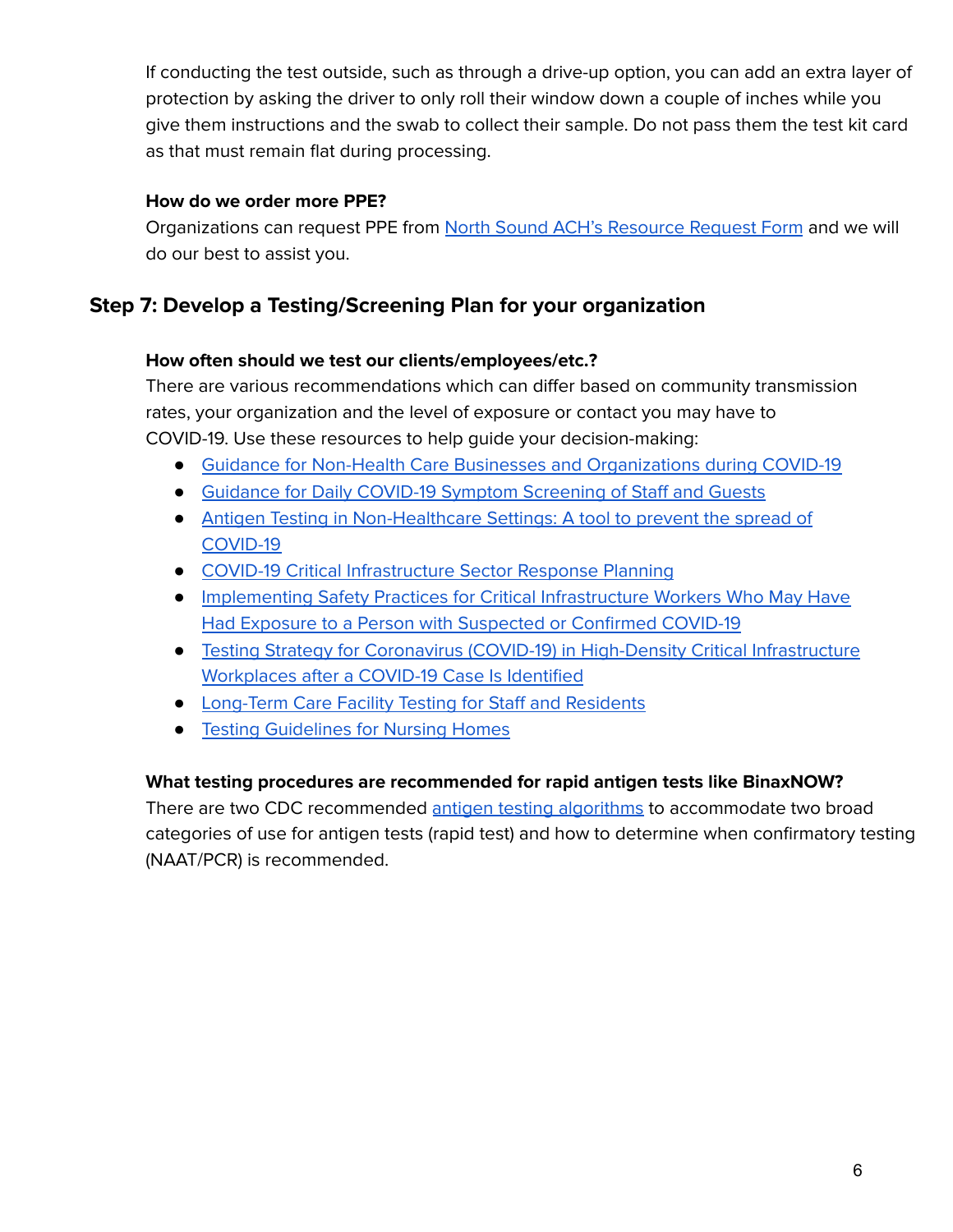

## **Option 1: Antigen Test Algorithm for Congregate Living Settings**

**Option 2: Antigen Test Algorithm for Community Settings**

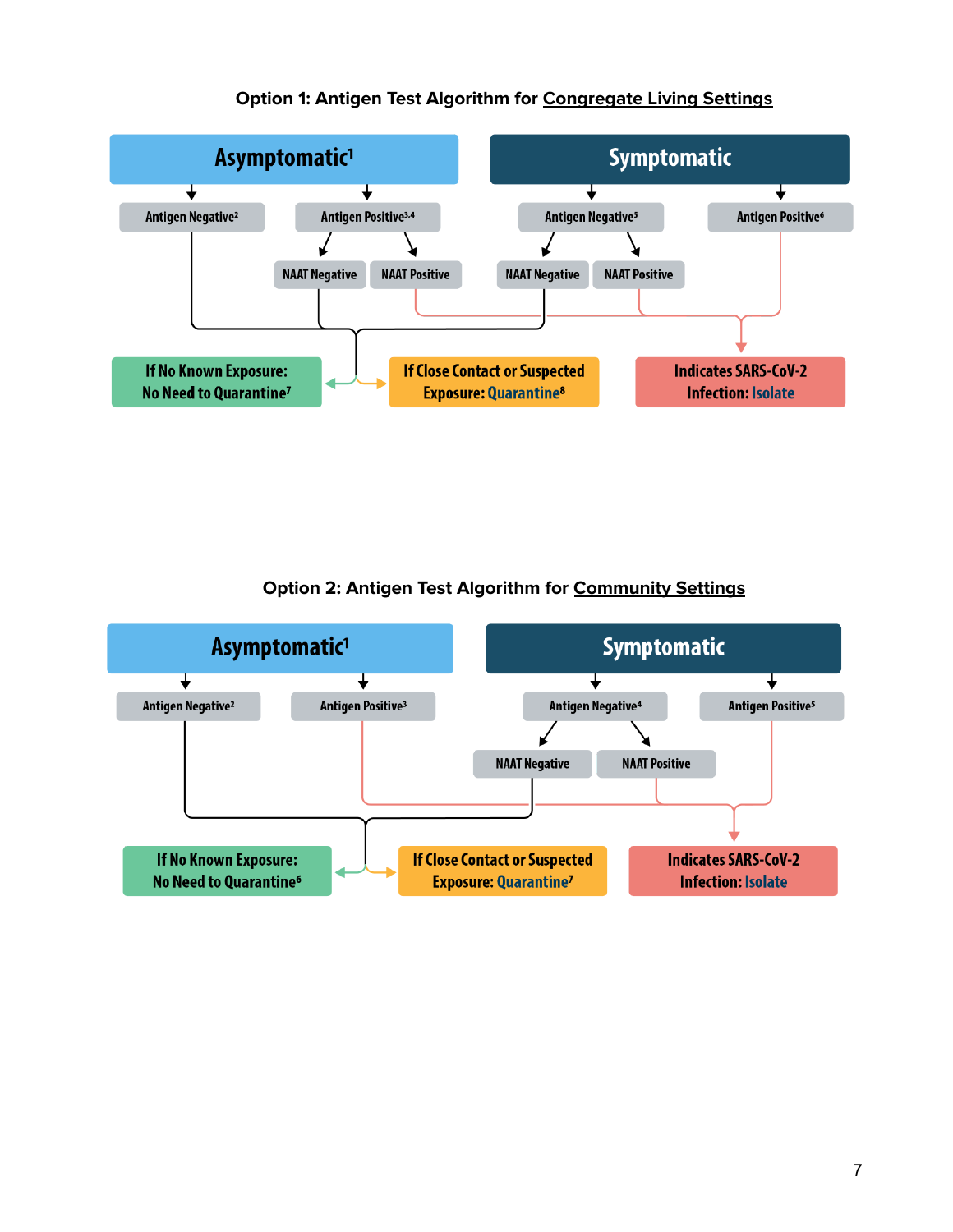#### **What is a confirmatory test and why is it needed on occasion?**

Antigen tests like BinaxNOW are highly accurate among symptomatic individuals. However, there is always a slight chance that the test could return a false positive or negative. If someone is symptomatic and their test result is negative, public health officials recommend referring that person for a NAAT/PCR test. NAAT/PCR tests are often processed in a lab setting and are highly reliable.

#### **I'd like more support developing a testing plan, who can I contact?**

You can request 1:1 testing support from North Sound ACH by emailing team@northsoundach.org.

# **Step 8: Launch Testing**

#### **When do we need to begin testing?**

We recommend starting testing as soon as you have your testing strategy developed. You may consider doing a "dry run" with your testing planning implementation team to confirm you have the right workflow and tools in place.

#### **Should I collect consent for testing?**

Yes, it is a best practice to collect signed, verbal, or informed consent prior to observing a test. Templates are included in the appendix of this toolkit.

#### **Where should I administer BinaxNOW tests?**

Ideally, testing should take place outside, prior to entering a shared, indoor space. The test card must be flat when performing testing and should not be performed with the test card in any other position.

#### **What supplies should I have on hand in order to test?**

- Consent forms
- PPE for test site supervisors
- Timer (avoid using personal cell phone to avoid contamination)
- Flat surface
- Pens / permanent marker
- A result reporting tracking sheet
- Hand sanitizer
- Disinfectant
- Biohazard bags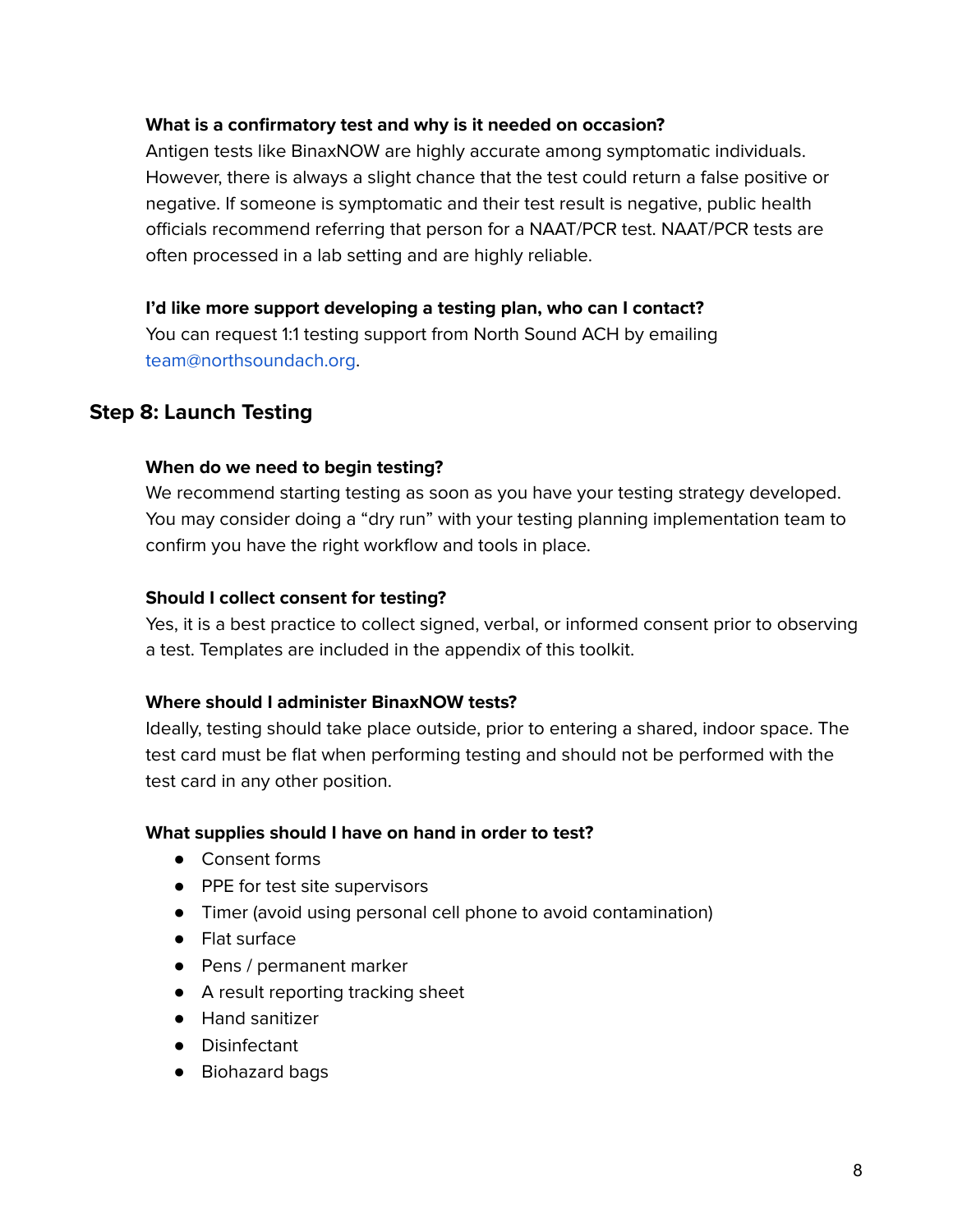# **How should I associate a test card with a particular test taker while I wait the required 15 minutes for results?**

We recommend using a marker to write the individual's initials and DOB on the outside of the test card along with the time the results should be read.

#### **How should I administer the test?**

Administer test using BinaxNOW COVID-19 rapid antigen tests according to **Abbott [BinaxNow](https://www.fda.gov/media/141570/download)** COVID-19 Ag Card [Instructions](https://www.fda.gov/media/141570/download) & CDC CDC BinaxNow Testing [Infographic.](https://www.cdc.gov/csels/dls/preparedlabs/documents/Lessons-Learned-Antigen-Test-BinaxNOW-Ag-Card.pdf)

#### **How should I interpret and confirm the results?**

Use the Abbott BinaxNow COVID-19 Ag Card [Instructions](https://www.fda.gov/media/141570/download) & CDC [BinaxNow](https://www.cdc.gov/csels/dls/preparedlabs/documents/Lessons-Learned-Antigen-Test-BinaxNOW-Ag-Card.pdf) Testing [Infographic](https://www.cdc.gov/csels/dls/preparedlabs/documents/Lessons-Learned-Antigen-Test-BinaxNOW-Ag-Card.pdf) to correctly result the test kit card.

#### **Can we dispose of waste from the BinaxNOW test kits in the regular trash?**

Unless your local health jurisdiction requires otherwise, BinaxNOW test kit trash can be bagged up and put in your normal trash; you are no longer required to dispose of it as biohazardous waste.

# **Step 9: Report Results to Public Health Officials & the Test Taker**

## **9A: Reporting to Public Health Officials:**

## **Who do I need to report results too?**

All rapid antigen test results (positive and negative) conducted by CLIA-certified sites are required to be reported to a local public health department, the Washington Department of Health (WADOH), or North Sound ACH.

- Reporting Guidance on COVID-19 Test Results for [Point-of-Care](https://www.doh.wa.gov/Emergencies/COVID19/HealthcareProviders/ReportingTestResults/ReportingCOVID19TestResultsforPointofCareTestingFacilities) Testing Facilities
- Local Health [Department](https://www.doh.wa.gov/Portals/1/Documents/1200/LHJCommunicableDiseaseReporting.pdf) Disease Reporting Line & Fax numbers
- Instructions on how to securely send results via [SimpleReport](https://www.simplereport.gov/) will be provided to test site supervisors.
- SimpleReport training from CDC and USDS [https://www.youtube.com/playlist?list=PL3U3nqqPGhab0sys3ombZmwOplRYlBO](https://www.youtube.com/playlist?list=PL3U3nqqPGhab0sys3ombZmwOplRYlBOBF) [BF](https://www.youtube.com/playlist?list=PL3U3nqqPGhab0sys3ombZmwOplRYlBOBF)

#### **When do I need to report results?**

All test results must be reported within 24 hours.

#### **How do I report results to WADOH?**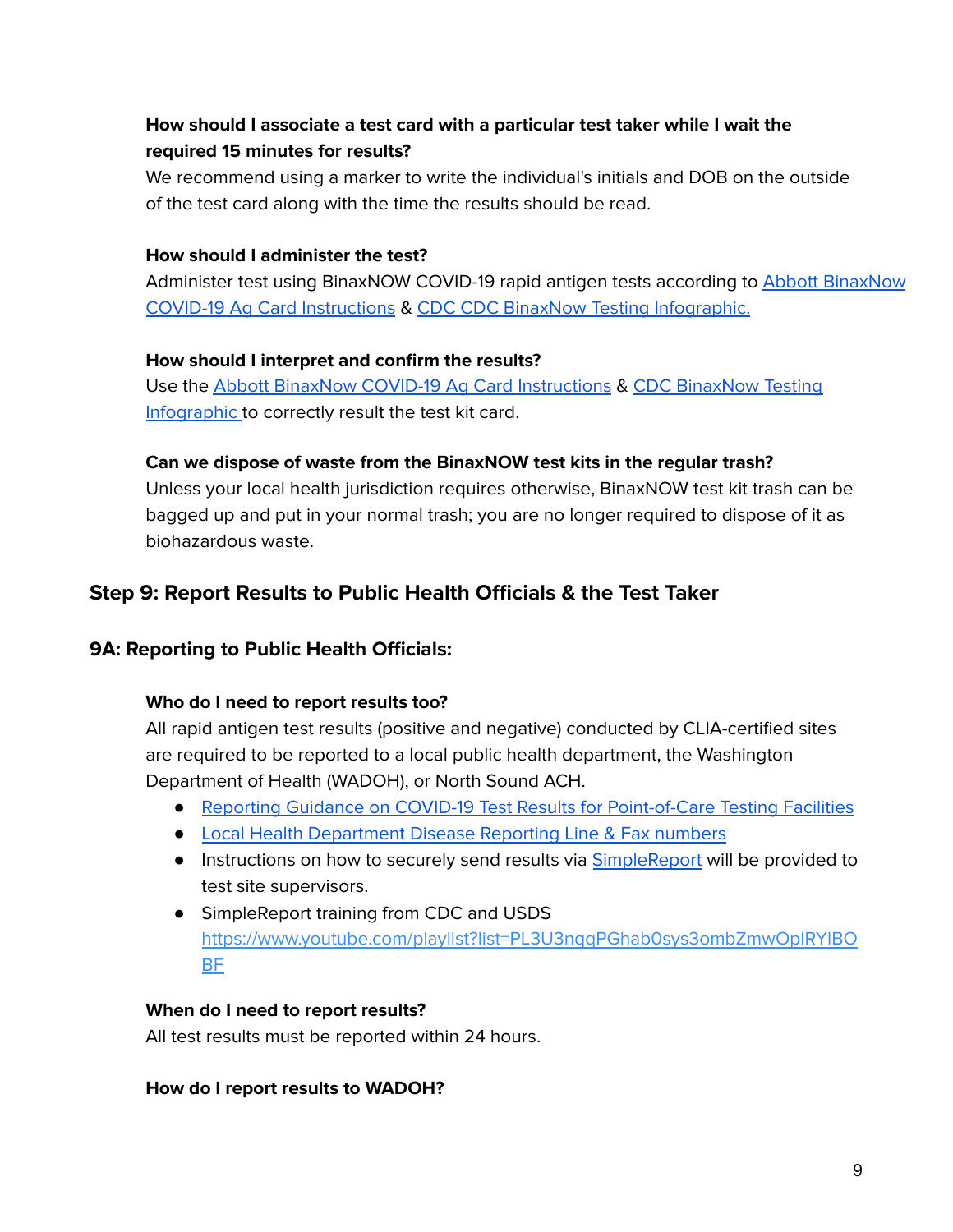North Sound ACH is using SimpleReport, which reports results securely to the appropriate public health jurisdiction and the state Department of Health. Site supervisors will be sent email instructions on how to set up their SimpleReport account, and how to report results. Enrolling in SimpleReport is required among organizations operating under the North Sound ACH CLIA waiver.

# **9B: Reporting to Test Takers:**

#### **What is the best way to return results to the test taker?**

If your client is not immediately available to review the results with you, you should contact them to report their test results. Results can be sent via text message through SimpleReport if desired.

### **What recommendations should I share with test positive?**

Recommendations will vary based on vaccination status, presence of symptoms, and working environment. Suggested resources to support individuals who need to isolate due to testing positive include:

- WADOH What to do if you have confirmed or [suspected](https://www.doh.wa.gov/Portals/1/Documents/1600/coronavirus/COVIDcasepositive.pdf) COVID-19.
- CDC [Spanish](https://www.cdc.gov/coronavirus/2019-ncov/downloads/10Things-spanish.pdf) and [English](https://www.cdc.gov/coronavirus/2019-ncov/downloads/10Things.pdf) "When you are sick"
- WADOH [Spanish](https://www.doh.wa.gov/Portals/1/Documents/1600/coronavirus/CT-WhatToExpectPositiveSpanish.pdf) and **[English](https://www.doh.wa.gov/Portals/1/Documents/1600/coronavirus/CT-WhatToExpectPositiveEnglish.pdf)** "I tested Positive: What will they ask me?"
- CDC Guidance for Businesses and Employers Responding to [Coronavirus](https://www.cdc.gov/coronavirus/2019-ncov/community/guidance-business-response.html#anchor_1609683338837) Disease 2019 [\(COVID-19\)](https://www.cdc.gov/coronavirus/2019-ncov/community/guidance-business-response.html#anchor_1609683338837)

You can also leverage this script from Health Commons Project, a DOH-funded COVID-19 testing partner based in Washington state:

## **Positive or Negative: Stay home!**

## **If You Test Positive – This means you have COVID-19:**

- Avoid people who have not tested positive for COVID-19.
- You do NOT need to avoid the people in your house who have already been diagnosed with COVID-19.
- Stay in isolation, following this quidance:
	- If you have no symptoms, stay in isolation for:
		- At least 10 days after you tested.
		- **AND** limit contact with others, wear a mask or face covering, and continue to stay 6 feet away from others for another 3 days.
	- If you have or develop symptoms, stay in isolation for:
		- At least 10 days after symptoms first appeared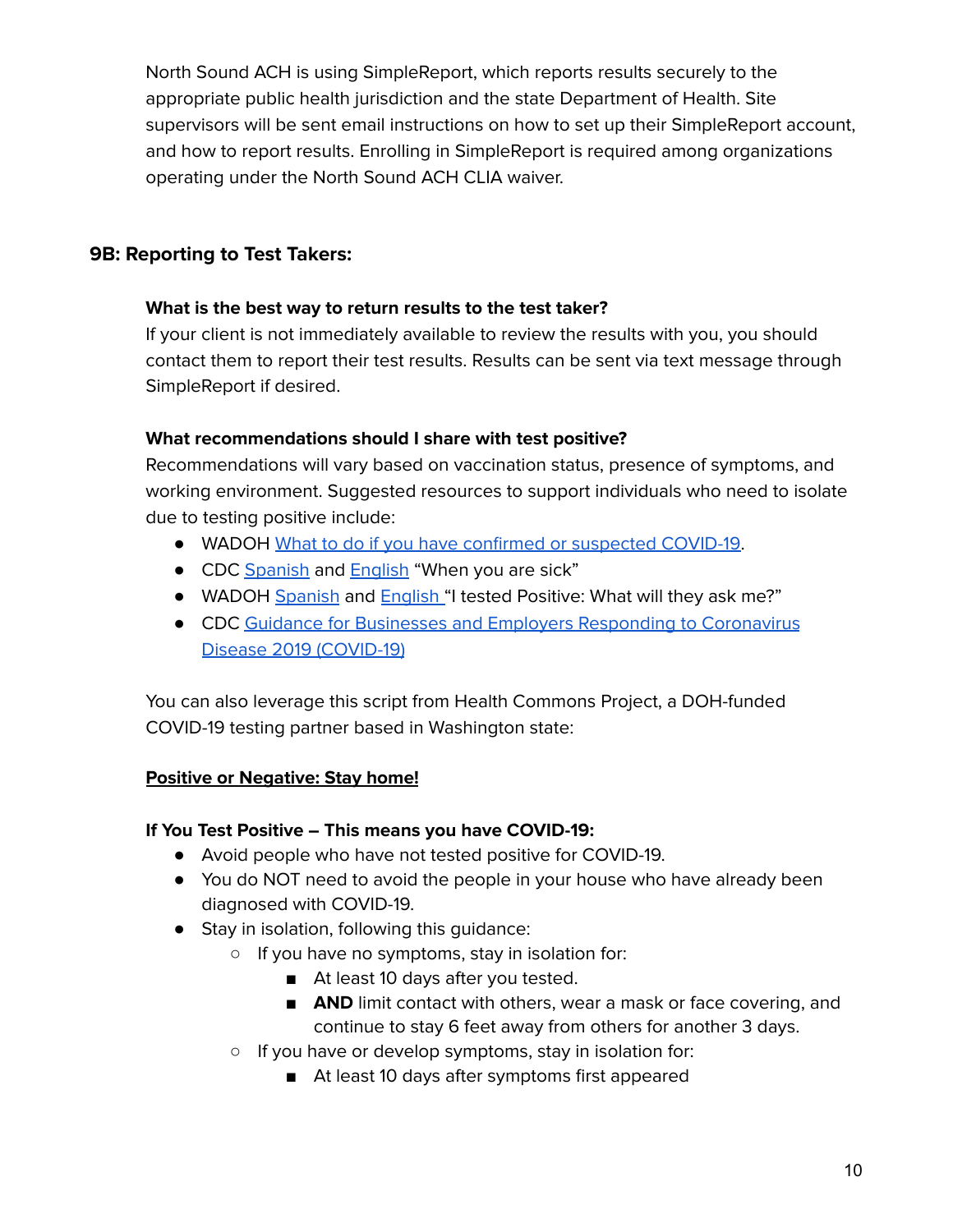- **AND** wait until you have not had a fever for at least 3 days (72 hours) without the use of medicine that reduces fever, such as Tylenol or ibuprofen
- **AND** your cough and breathing are improved.

# **Negative test**

- If you test negative for COVID-19, and you have symptoms of COVID-19, you should get a follow up molecular test, also known as a PCR test.
- If you test negative for COVID-19 and do not have symptoms, you probably were not infected at the time of your test. That does not mean you will not get sick. It is possible that you were very early in your infection when you were tested. You could also be exposed after your test.
- Please continue to practice social distancing, and wear a mask in public.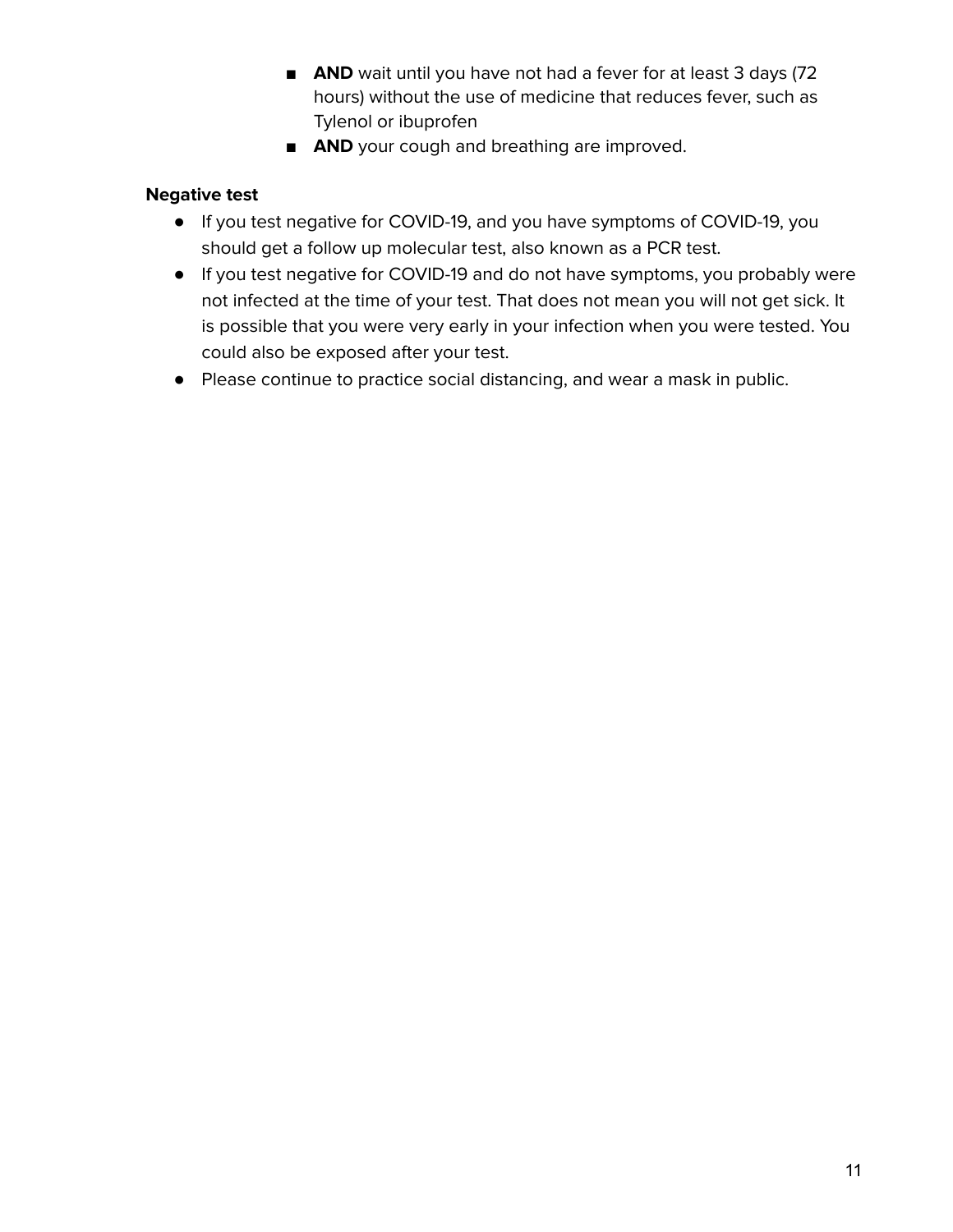# **Appendix I: Forms**

**Example 1 – Consent Form**

**Example 2 – Consent Form**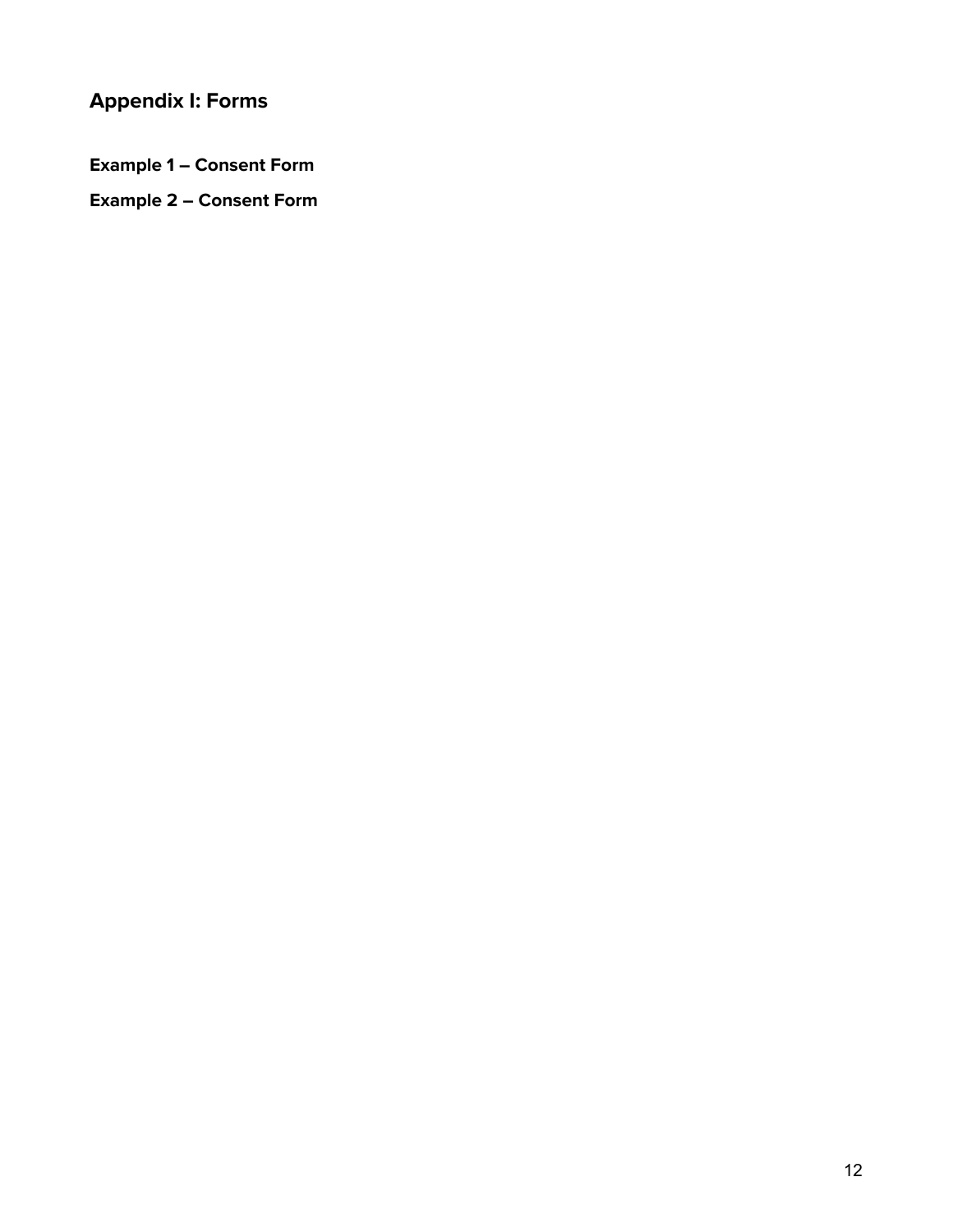I, \_\_\_\_\_\_\_\_\_\_\_\_\_\_\_\_\_\_\_\_\_\_\_\_\_\_\_\_\_\_\_\_\_\_\_\_\_\_\_\_ (print patient name), consent to receive COVID-19 testing from the North Sound ACH testing team during the COVID-19 outbreak.

- Since COVID-19 is a new and highly contagious disease, it is considered a "reportable illness." I am aware that due to the highly contagious and novel nature of COVID-19, the results of my COVID-19 test will be shared with the local health department. I am aware that if I test positive for infection, I will be contacted by the health department who will conduct contact tracing and may need to disclose any recent close contacts who may be at risk for infection. I understand that these efforts are necessary to contain and reduce the spread of disease in my community.
- I understand that based on what is currently known about COVID-19, the virus is thought to spread mostly from person-to-person via respiratory droplets among close contacts. I understand that close contact can occur from being within approximately 6 feet of someone with COVID-19 for a prolonged period of time, or by having direct contact with infectious secretions from someone with COVID-19.
- I understand that carriers of COVID-19 may not show symptoms, but may still be highly contagious.

Patient/Guardian Signature:

Date: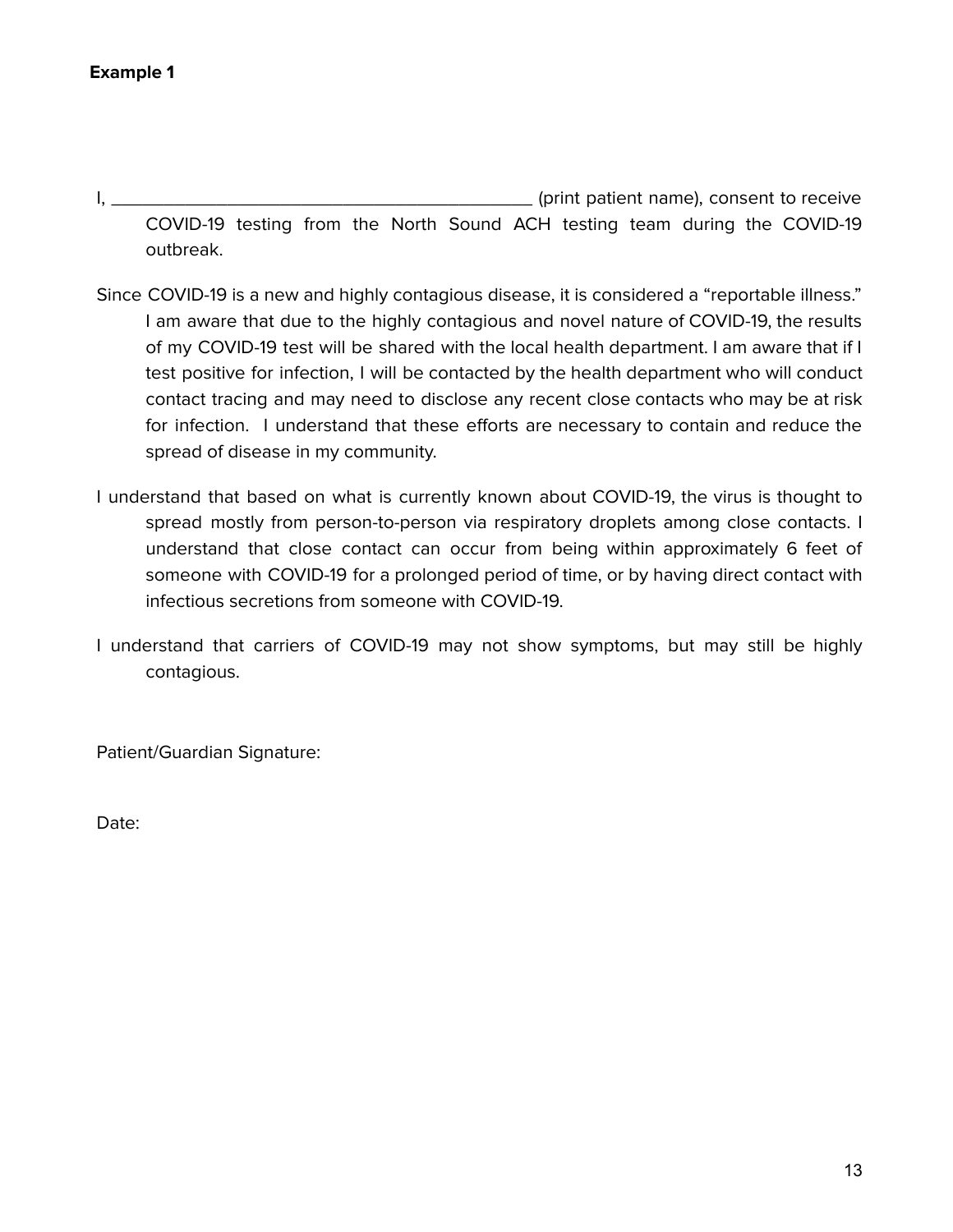# **Example 2**

### **Acknowledgement**

By receiving this test, I agree to the following:

- 1. I understand that my COVID-19 testing will be conducted through an Abbott Laboratories BinaxNOW antigen test provided by the Washington State Department of Health.
- 2. I understand the entity performing the test is not acting as my medical provider. Testing does not replace treatment by a medical provider. I assume complete and full responsibility to take appropriate action with regards to the test results, including seeking medical advice, care, and treatment from a medical provider or other health care entity if I have questions or concerns, if the above-named person develops symptoms of COVID-19, or if the above-named person's condition worsens.
- 3. I understand that, as with any medical test, there is the potential for a false positive or false negative COVID-19 test result.
- 4. I understand it is my responsibility to inform my health care provider of a positive test result, and that a copy will not be sent to my health care provider for me.
- 5. I understand that the antigen test result will be available in 15-30 minutes.
- 6. I understand and acknowledge that a positive antigen test result is an indication I need to self-isolate to avoid infecting others.
- 7. I have been informed of the test purpose, procedures, and potential risks and benefits. I will have the opportunity to ask questions before proceeding with a COVID-19 test.
- 8. I understand that to ensure public health and safety and to control the spread of COVID-19, the test results may be shared without my individual authorization.
- 9. I understand that the test results will be disclosed to the appropriate public health authorities and as otherwise permitted or required by law.
- 10. I understand that I may withdraw my consent to the testing at any time before it is performed.

Patient/Guardian Signature:

Date: